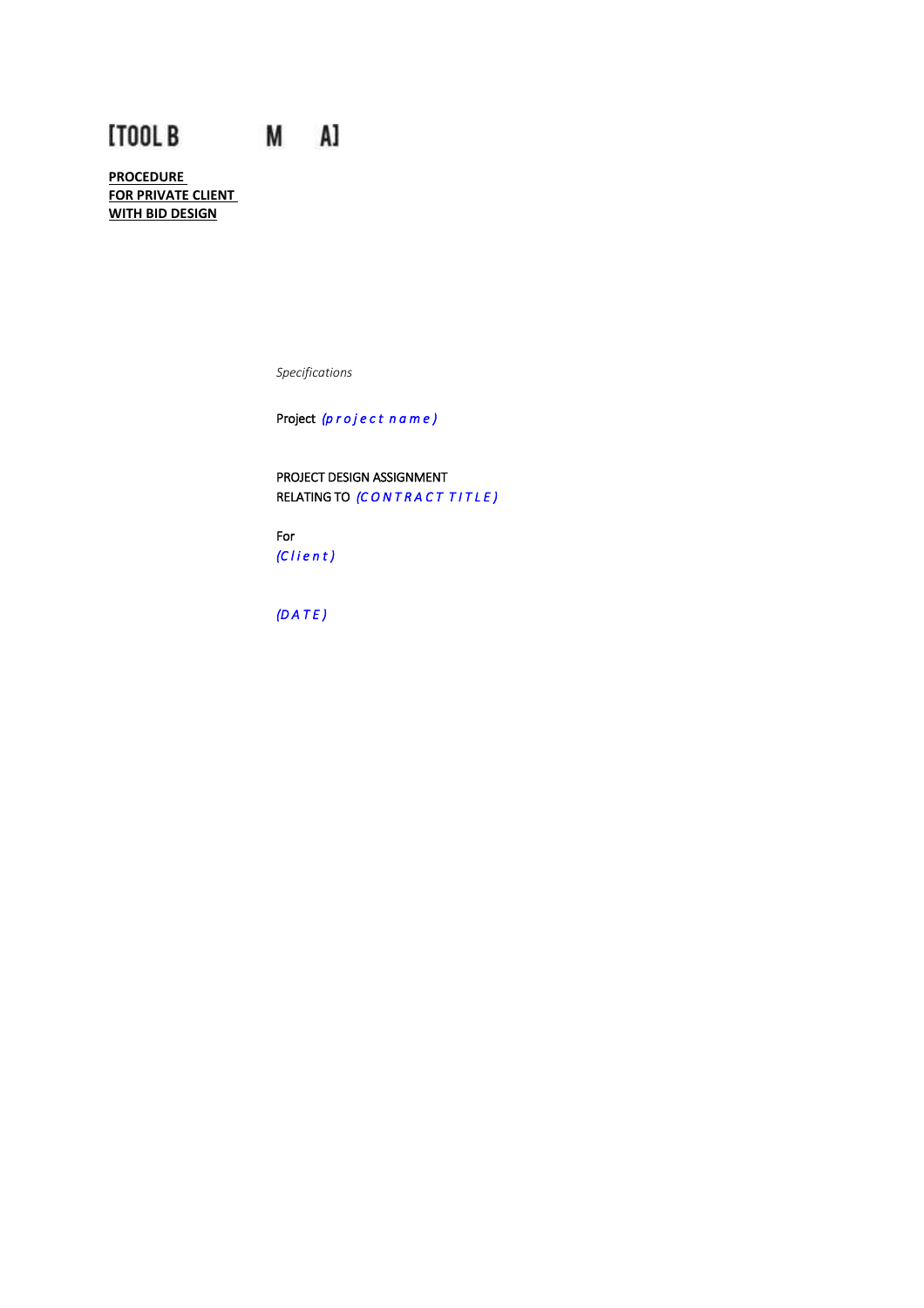# **CONTENTS**

| $\mathbf{L}$ |
|--------------|
| 1.2          |
| 1.3          |
| 1.4          |
| 1.5          |
| 1.6          |
| 1.7          |
| 1.8          |
|              |
| II.1         |
| II.2         |
| II.2.1       |
| II.2.2       |
| II.2.3       |
| II.3         |
| II.3.1       |
| II.3.2       |
| II.3.3       |
| II.3.4       |
| II.3.5       |
| II.3.6       |
| II.4         |
| II.4.1       |
| II.4.2       |
| II.4.3       |
| II.5         |
|              |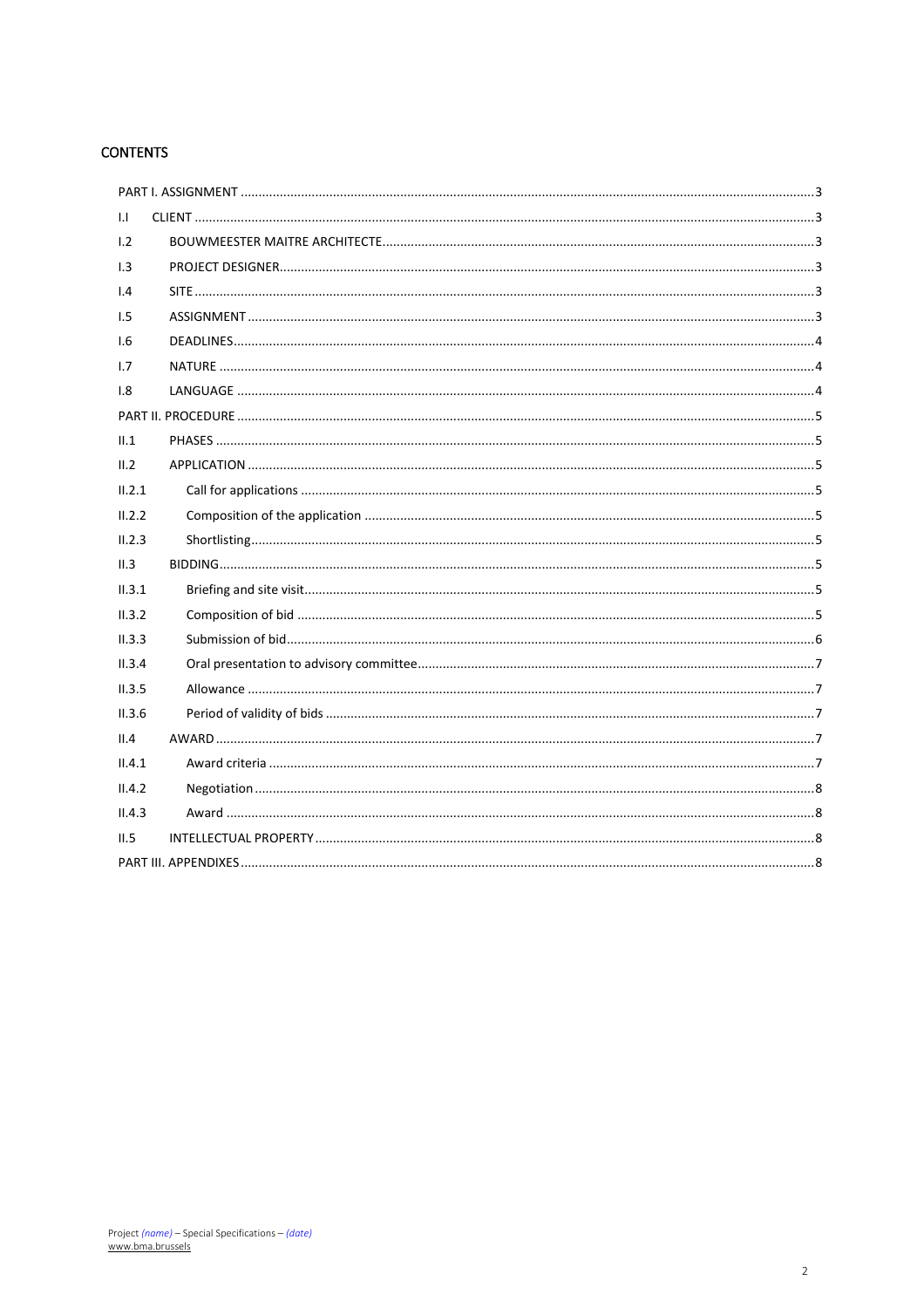# <span id="page-2-0"></span>**PART I. ASSIGNMENT**

#### <span id="page-2-1"></span>**I.I CLIENT**

Organisation: Address: Website:

Contact person: Name: Position: Tel: Email:

#### <span id="page-2-2"></span>**I.2 BOUWMEESTER MAITRE ARCHITECTE**

The design competition is organized in collaboration with the bouwmeester maître architecte of the Brussels-capital region (BMA). The BMA assists the client in the implementation of the procedure of the competition, the definition of the specifications and the programme, and the choice of the project designer. The BMA provides quality control throughout the process.

Contact person: Name: Position: Tel: Email:

#### <span id="page-2-3"></span>**I.3 PROJECT DESIGNER**

The term 'project designer' is understood to mean *(delete the inapplicable items)* :

an architect

- a firm of architects
- a firm of architects with a number of engineering firms
- a group of (*number*) firms of architects
- a group of (*number*) firms of architects with a number of engineering firms

# <span id="page-2-4"></span>**I.4 SITE**

Address: Land registry parcels:

#### <span id="page-2-5"></span>**I.5 ASSIGNMENT**

These specifications relate to a design assignment

- for architecture and *(supplement or delete as required)*
	- stability
	- building engineering services
	- energy performance
	- acoustics
	- safety and health coordination
	- interior fittings
	- signage

- …

for the creation of *(succinct description of programme, context, etc.)*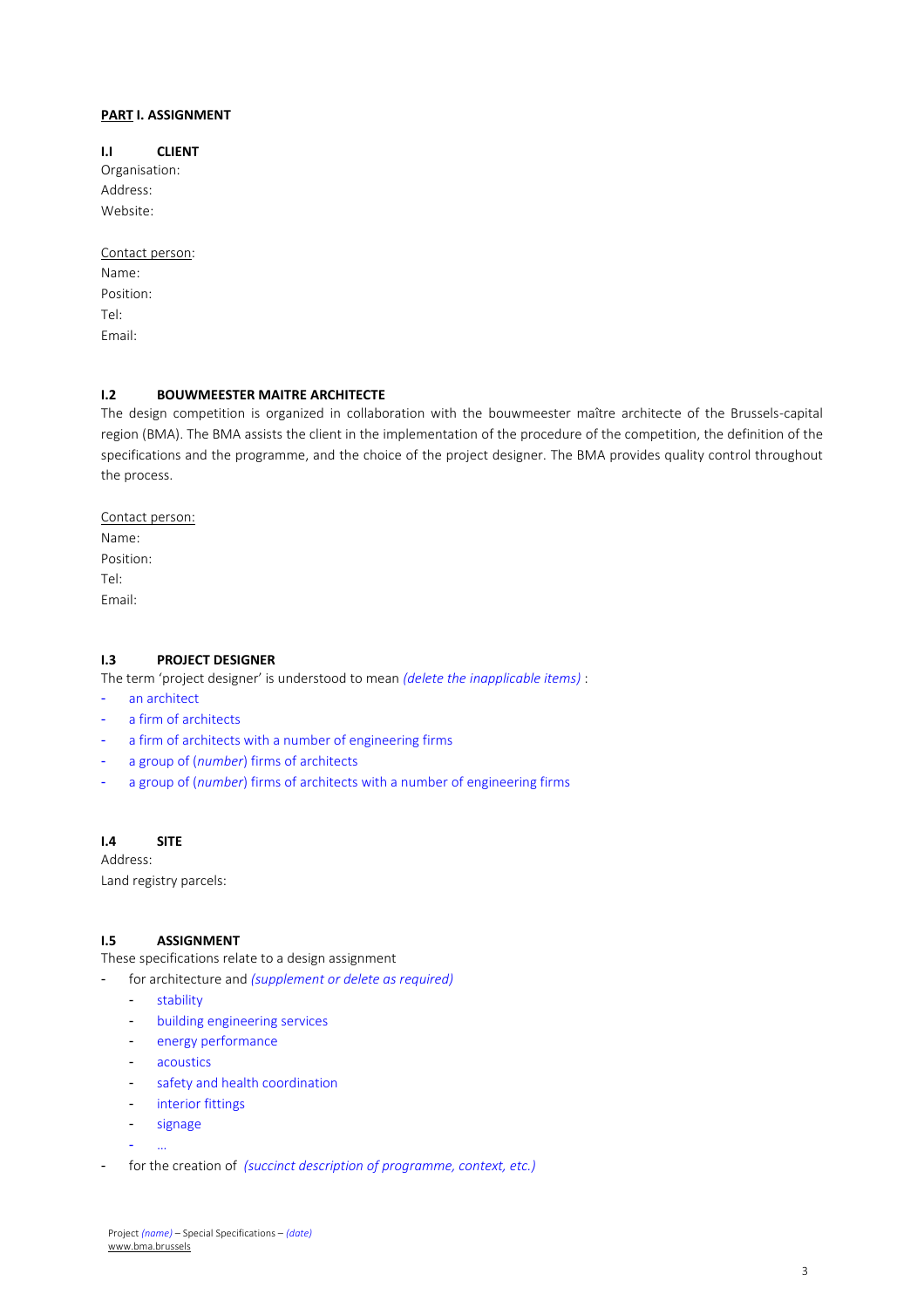- for an estimated cost of works of €*x* excluding VAT and excluding fees
- for fixed total fees of x % applicable to the estimated works value, approved on the basis of final plans. This fee percentage is then fixed for the further execution of the assignment.

The design assignment comprises the following phases *(to be adapted according to the assignment and the contract)* :

- sketch design
- preliminary design
- final design
- application for planning permission and/or other administrative authorisations
- construction documentation
- tender documentation for works
- organisation and/or evaluation of bids for works
- monitoring and supervision of execution of works
- assistance during provisional acceptance
- closure of assignment by means of final accounting statement, final acceptance and/or management plan

A more detailed description of the assignment can be found in the appendixes to these specifications.

# <span id="page-3-0"></span>**I.6 PROJECT DEADLINES**

Award of assignment: Start of assignment: Final plans: Completion:

# <span id="page-3-1"></span>**I.7 NATURE**

This procedure is in no way subject to public procurement legislation, since it concerns a private initiative. The client reserves the right to modify this procedure, to terminate it at any time and not to award the present assignment or, if necessary, to undertake a new procedure.

If the client terminates the procedure after the information meeting or if the assignment is not awarded, the shortlisted candidates are entitled only to the payment of the bidder's allowance (Article II.3.5).

The client may decide to transfer the rights and duties arising from this procedure to a legal person still to be set up.

#### <span id="page-3-2"></span>**I.8 LANGUAGE**

Documents relating to the assignment will be drawn up in Dutch and/or French and/or English. (*delete inapplicable items)*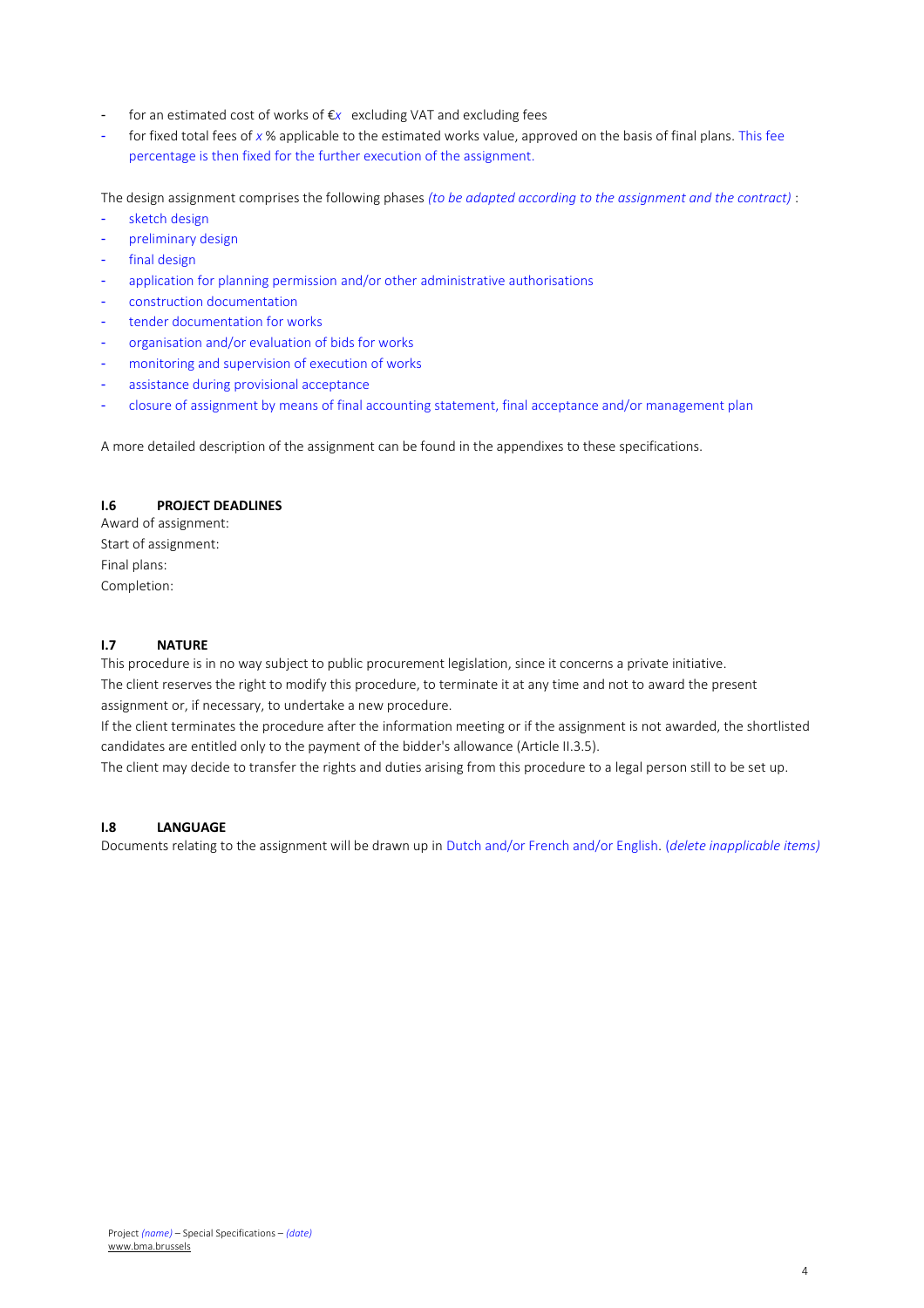## <span id="page-4-0"></span>**PART II. PROCEDURE**

# <span id="page-4-1"></span>**II.1 PHASES**

The procedure consists of the following phases:

- **APPLICATION**
- BID
- **AWARD**

#### <span id="page-4-2"></span>**II.2 APPLICATION**

# <span id="page-4-3"></span>**II.2.1 Call for applications**

A call for project designers is made via a BMA newsletter and other channels.

# <span id="page-4-4"></span>**II.2.2 Composition of the application**

The application consists of:

- A note on the team's composition and capacity with reference to the competencies required for this assignment. Equivalent to 2 pages A4 recto maximum
- A note explaining the candidate's motivation for applying for this assignment. The candidate may illustrate its note in whatever way he or she considers useful (for example, a brief presentation of an external project or inspirations, a mood board, diagrams etc.). Equivalent to 2 pages A4 recto maximum
- 3 illustrated reference projects in which the architect from the candidate's team has been involved, including an explanation of their relevance to the present assignment. Reference projects in which the architect has been involved as project manager at another firm are eligible for consideration. Equivalent to 4 pages A4 recto maximum per reference project

## <span id="page-4-5"></span>**II.2.3 Shortlisting**

Project designers will submit their application by email

- t[o appel-oproep@bma.brussels](mailto:appel-oproep@bma.brussels)
- by *(date)* at *(time)* at the latest.

In consultation with the BMA, the client will shortlist 3 to 5 (*to be determined*) candidates for participation in the next phase.

#### <span id="page-4-7"></span><span id="page-4-6"></span>**II.3 BID**

#### **II.3.1 Briefing and site visit**

The client will invite the shortlisted candidates for a briefing with a site visit on *(day, month, year),* at *xx:xx (time)* at the following address:

During the briefing, candidates may ask questions about the assignment. The client then provides all candidates with a report listing the questions and answers.

Further questions may be sent by email to the address *(e-mail address)*

The answer will be sent to all candidates. Only written questions and answers sent to all candidates may be regarded as supplementing these specifications.

The deadline for the receipt of questions is 8 *(adapt if necessary)* working days before the bid submission date.

#### <span id="page-4-8"></span>**II.3.2 Composition of bid**

Candidates submit their proposal by *(select the version that reflects requirements in terms of the bid's content)* : *VERSION A*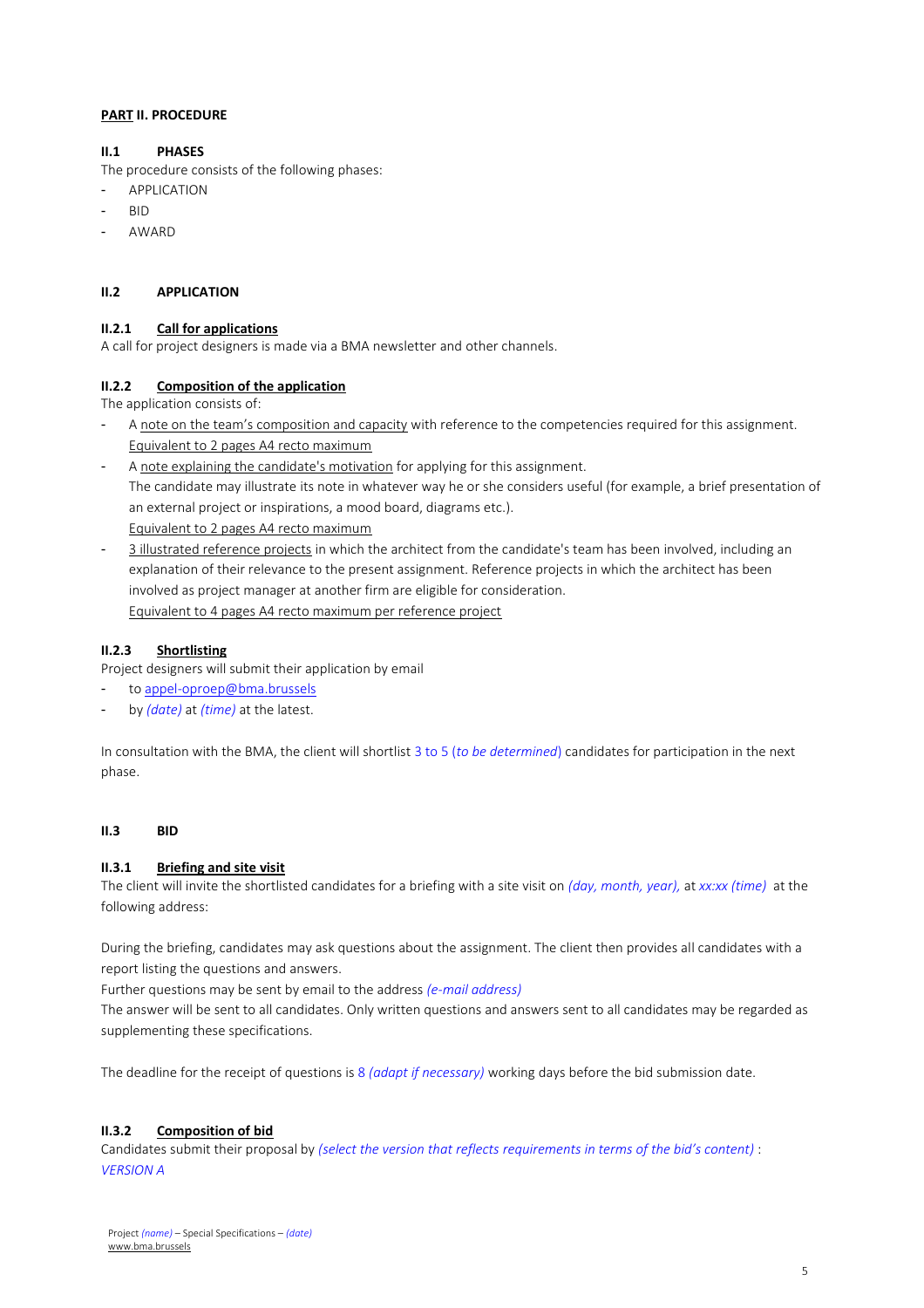- A vision note concerning urban context, image quality, architecture, functionality, interior quality, durability, techniques, materials, etc. This note should not contain the design plans, but indicate points for attention or concepts.

*(Where applicable)* A vision and position in relation to an existing overall plan and the context. An interpretation, exploration and definition of key elements, problems and degrees of freedom. *(Where applicable)* A sketch of a typical upper floor, of the ground floor, of the roof and of the façades. Floor plans and sections of a (part-)building of choice (scale to be chosen by the project designer) that is regarded as relevant and that can be used as a reference in connection with the project. This sketch will show how the urban, spatial and architectural concepts set out in the vision note will be put into practice. Equivalent to *x* pages A4 recto maximum

A specific methodological note for this assignment concerning the internal organisation of the project designer, collaboration with the client, with other stakeholders and with other engineering firms or teams active on the site, quality and budget control, the candidate's expectations of the client, etc. *(Where applicable)* Supplemented with a proposal regarding the allocation of roles within the team. Equivalent to *x* pages A4 recto maximum

# *OR*

*VERSION B*

- A project note concerning urban context, image quality, architecture, functionality, interior quality, durability, techniques, materials, etc. with (*adapt or add as required for the assignment*) :
	- at 1/500 scale: a plan showing the positioning of the project on the site and in the context
	- at 1/200 scale: a general view of the project in plans, sections and views. Views must correspond to the reality of the spatial and demographic context
	- an overview of floor areas, distinguishing between gross, net and useful areas
	- the concept for the use of the project
	- the concept for the project's sustainability, taking account of its various aspects
	- the concept regarding techniques, materials, etc.
	- an estimate regarding the implementation of the project in terms of different items, mentioning the method of calculation per item (flat rate, unit price, etc.)
	- …

Equivalent to *x* pages A4 recto maximum

- A specific methodological note for this assignment concerning the internal organisation of the project designer, collaboration with the client, with other stakeholders and with other engineering firms or teams active on the site, quality and budget control, the candidate's expectations of the client, etc. *(Where applicable)* Supplemented with a proposal regarding the allocation of roles within the team. Equivalent to *x* pages A4 recto maximum
- A model *(where applicable, if the bidder's allowance covers this >* Article II.3.5*)*

#### <span id="page-5-0"></span>**II.3.3 Submission of bid**

The deadline for the submission of bids is *(day, month, year)*, at xx:xx (time). Bids arriving late will not be considered.

Hard-copy bids should be sent to: Name (contact person): Position: Tel: Email: Address: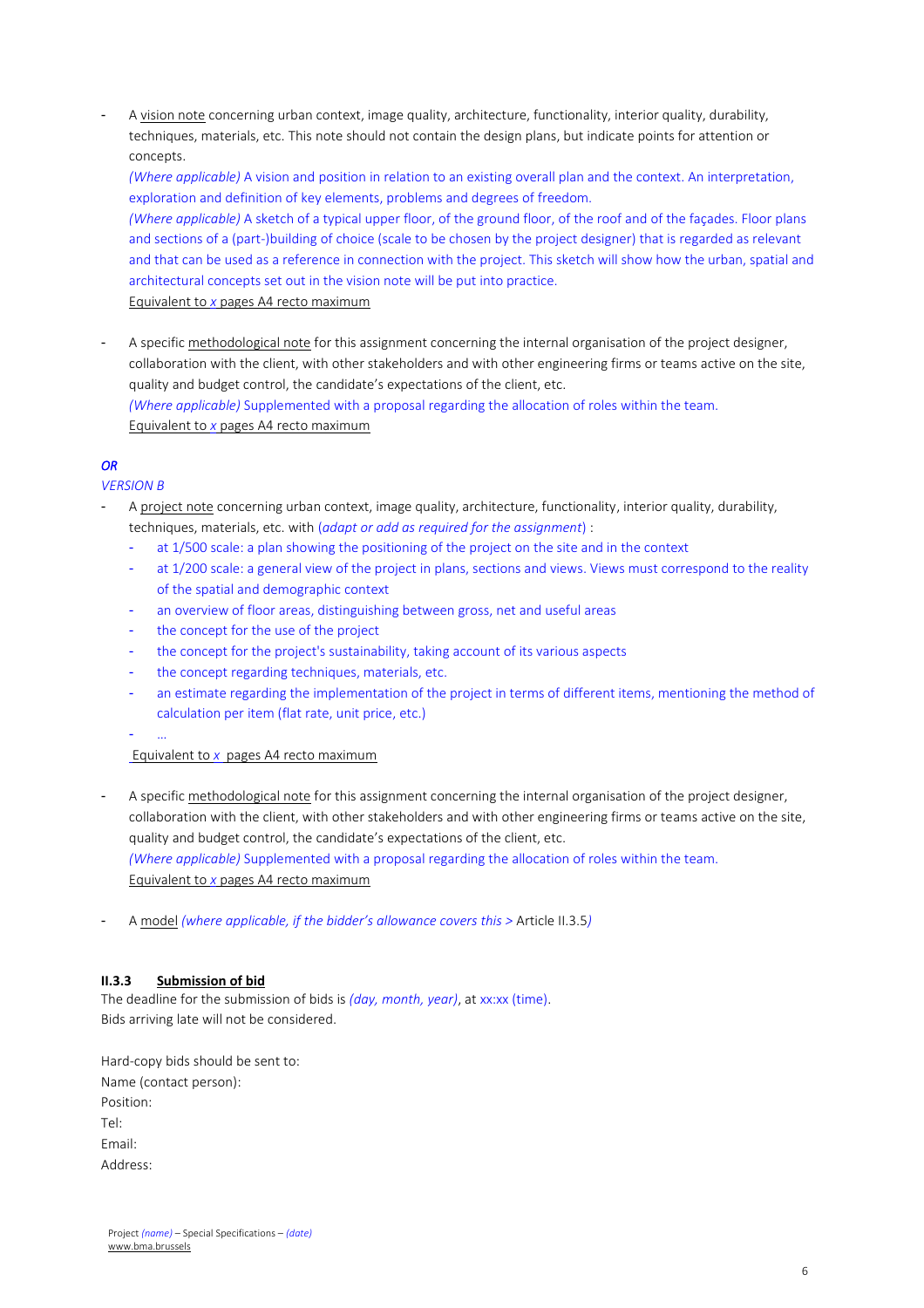## Hardcopy bids should be submitted in *(number)* copies.

A digital version in .pdf format will be sent by email.

The digital version will be identical to the hardcopy version, which will in all cases be regarded as the original document.

#### <span id="page-6-0"></span>**II.3.4 Oral presentation to advisory committee**

Each candidate that has submitted a bid is invited to present it to an advisory committee, followed by a question and answer session. The client, assisted by the advisory committee, will thus gain a better understanding of the proposals.

Candidates have the opportunity to clarify the intentions outlined in their proposal on *(day, month, year)* starting at *(time).* A more specific agenda for the presentations will be communicated at a later date.

The advisory committee will be composed of representatives of:

- the client
- the bouwmeester maître architecte
- the Urban Planning Directorate of the Brussels-Capital Region,
- (*optional*) the municipality's urban planning service
- (*optional*) an external expert
- (*optional*) any other person who can add value in assessing the quality of the bids

#### <span id="page-6-1"></span>**II.3.5 Allowance**

*(choose the version corresponding to the content of the chosen bid,* Article II.3.2*)* :

*VERSION A*

Invited candidates who submit a complete and admissible bid will each receive an allowance of €2,500 to 10,000 excluding VAT *(to be determined in light of the complexity of the assignment and the content of the bid)*. The winner will receive this allowance in the form of a fee advance which will therefore be deducted from the successful candidate's fees for this contract.

#### **OR**

#### *VERSION B*

Invited candidates who submit a complete and admissible bid will each receive an allowance of approximately 0.1-0.2% of the works value or €7,500 excluding VAT, whichever is the greater *(to be determined in light of the complexity of the assignment and the content of the bid)*. The winner will receive this allowance in the form of a fee advance which will therefore be deducted from the successful candidate's fees for this contract.

#### <span id="page-6-2"></span>**II.3.6 Period of validity of bids**

Candidates are bound by their bids for a period of 90 calendar days, starting from the day following the deadline for the submission of bids.

#### <span id="page-6-4"></span><span id="page-6-3"></span>**II.4 AWARD**

#### **II.4.1 Award criteria**

**Urbanity** 

The various ways in which the project adds to its environment: its architectural and spatial quality, its integration in its context, as well as socio-economic, structural (planning programme-related, volumetric, etc.) or infrastructural (mobility, etc.) aspects.

- Inhabitability

The human relational qualities generated by the architecture. The way in which a place can be 'inhabited' in terms of space, but also in terms of social and human relations, comfort and well-being. This criterion concerns the functionality both of the buildings and of the external spaces.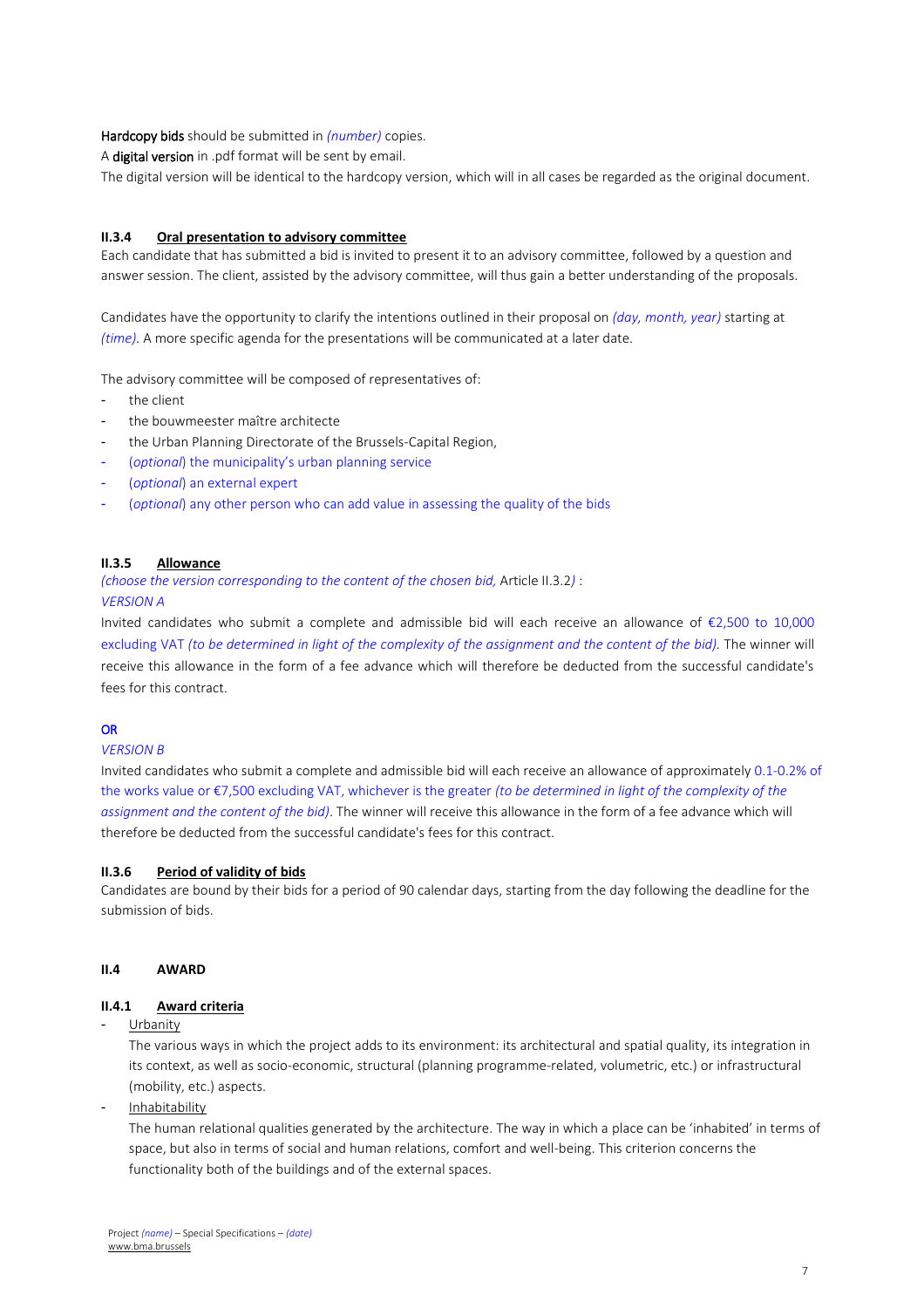#### Technical characteristics

The innovative and sustainable resolution of constraints and expectations in terms of stability, construction method, engineering techniques, materials, energy performance, etc.

**Feasibility** 

The realism of the budget estimate and the methodology proposed to ensure adherence to it during the project. The proposed methodology for ensuring adherence to planning deadlines.

#### <span id="page-7-0"></span>**II.4.2 Negotiation**

The client reserves the right to negotiate in several stages and with a limited number of candidates chosen on the basis of the quality of their bid.

#### <span id="page-7-1"></span>**II.4.3 Award**

At the end of any negotiations, the client will award the assignment to the candidate whose bid he or she considers the most advantageous in light of the award criteria. The final decision concerning the award of the assignment will lie with the client.

#### <span id="page-7-2"></span>**II.5 INTELLECTUAL PROPERTY**

The project designer declares and warrants that its plans do not infringe the rights of third parties in any respect, including the rights of any collaborators who have contributed to its preliminary research. All fees in respect of patents, licences, information or elements subject to protection under Title XI "Intellectual Property" of the Code of Economic Law will be borne by the project designer. It may not claim any special remuneration or

compensation as a result of their use for the performance of the contract, and will bear sole responsibility for any thirdparty claim in this respect.

Within the context of his or her bid and during the execution of its assignment, the project designer cedes material property rights to all its work to the client. The latter therefore has free access to all ideas, principles, methods and systems that are developed, as well as all information, studies, reports, calculations, sketches, plans, drawings, models, specifications or other items relating to the project. The client authorises the BMA to use these documents.

The project designer grants a worldwide licence, with the possibility of sublicensing, without any temporal limitation other than the legal duration of the rights concerned, even if the collaboration between the parties comes to an end. This licence includes, among other things, the right to reproduce, duplicate, distribute, photograph, publish or display the plans, in whole or in part, by any means of reproduction, in any form or medium, and for all possible modes of exploitation, for both informational and advertising purposes; the designer's name shall be mentioned. It also confers the right to adapt the plans and to make any useful and/or necessary modifications to them, unless the project designer demonstrates that such adaptations could be harmful to its reputation or standing.

If the project designer is unable or unwilling to complete its assignment, it may not object to the use of documents it has produced for the completion of the project.

The project designer retains ownership of all intellectual rights to the content of his or her bid and the implemented plans, including, but not limited to, copyrights. However, it undertakes not to execute the plans for third parties without the client's express authorisation.

#### <span id="page-7-3"></span>**PART III. APPENDIXES**

- project designer's contract
- definition of the project containing among other things a description of the programme, the context, the client's ambition, the challenges, the technical and functional data, etc.